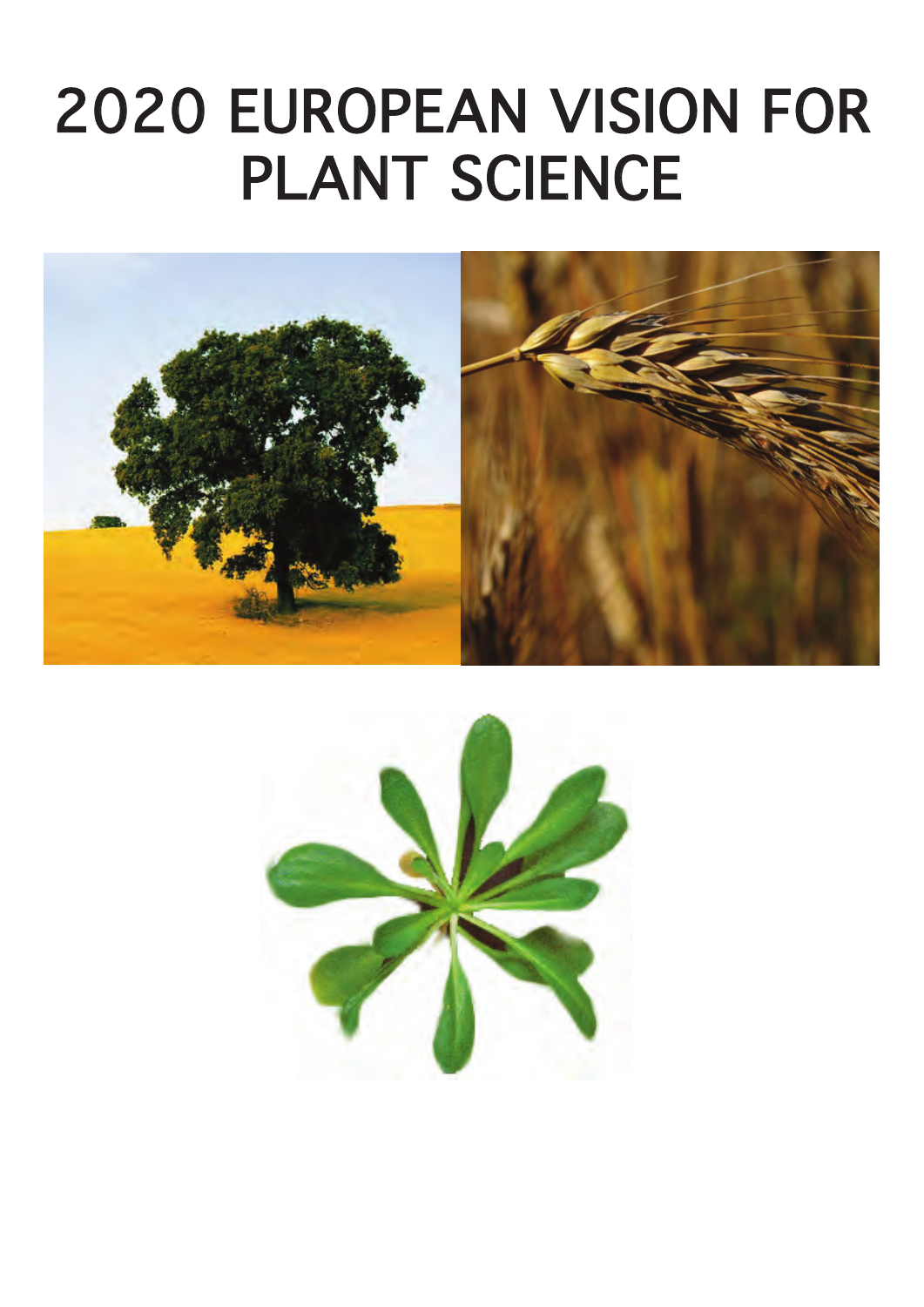## **Rationale of meeting**

It is clear that human society currently faces numerous challenges, such as an increasing demand for food, competition for land use and climate change. Ameliorating these problems will be dependent, in part, on increasing our knowledge of plant biology and ecology. To ensure plant science moves forward in a productive manner in the next decade the EU 2020 vision for plant science workshop was held in Bonn on the 2-3 June 2008, to identify the current major challenges in biology and investigate how plants, particularly Arabidopsis, could provide solutions to these challenges**.** 

The workshop was organised by the Biotechnology and Biological Sciences Research Council (UK) and Deutsche Forschungsgemeinschaft (Germany).

## **Conclusions**

- Strategic investment is needed in plant science to meet the needs of secure food production and sustainable agriculture practises.
- Arabidopsis has underpinned the genomic revolution and knowledge of gene structure and function in plants that is enabling the genomic and targeted approaches being used in plant breeding today.
- Predictive biology will become a central theme of plant science in the next decade. Arabidopsis will play an essential role in the parameterisation of plant biology providing data, techniques and technologies necessary to generate predictive models of plant responses to the environment.
- To enable the translation of knowledge from plant models to crops, coordinated and funded strategies are needed to put in place public genome datasets, to maintain genetic diversity collections and extend mapping populations in crop species that will enable identification of genes underpinning key traits.
- Arabidopsis research is an essential component of a continuum of plant biology from fundamental to translational plant science.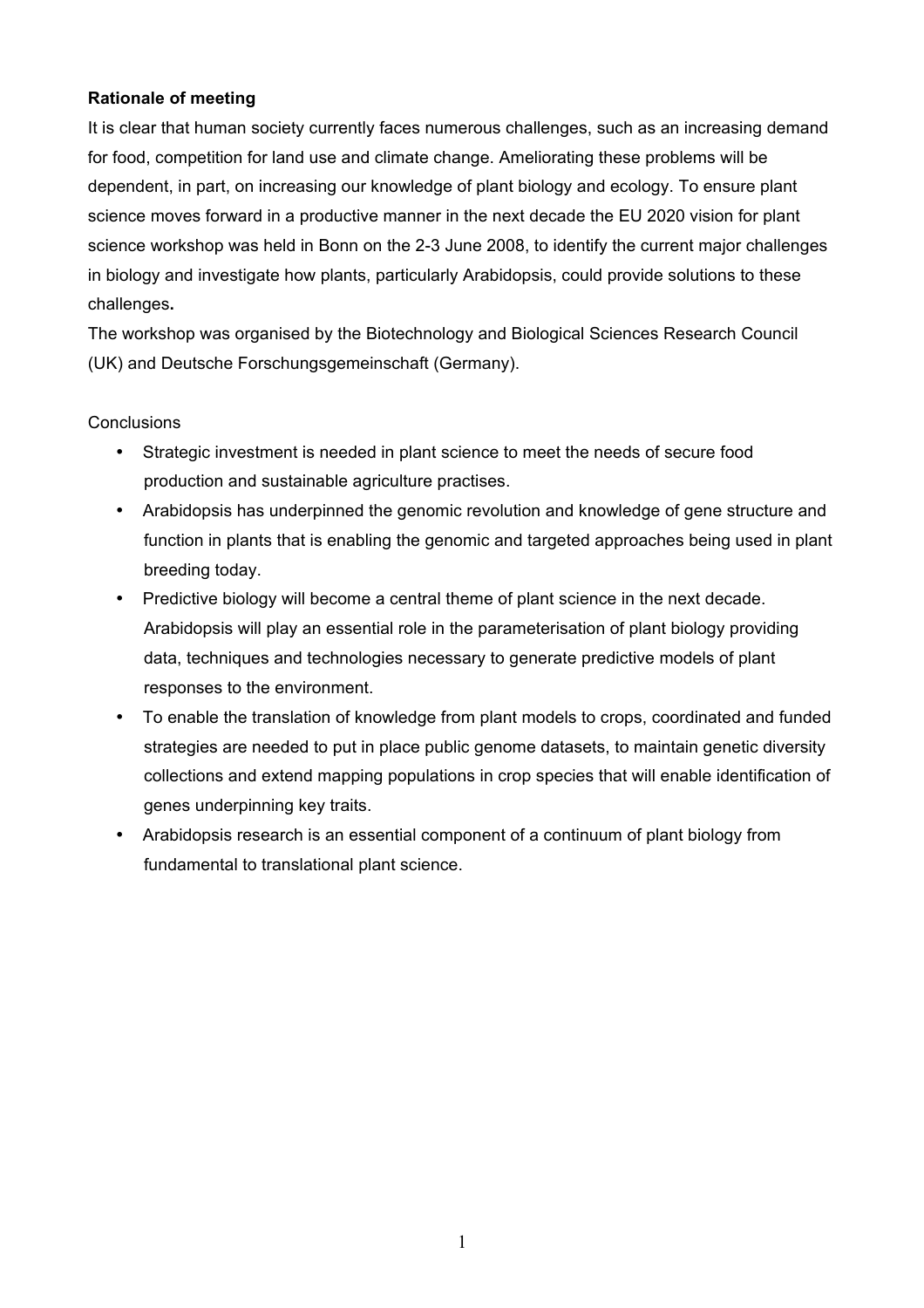# **Contents**

| <b>Report Outline</b>                                       | Pg3             |
|-------------------------------------------------------------|-----------------|
| Importance of Plant Science                                 | Pg4             |
| Major Challenges for Plant Science                          | Pg <sub>5</sub> |
| Arabidopsis as a model system                               | Pg <sub>9</sub> |
| Role of Arabidopsis in achieving the Goals of Plant Science | Pg 11           |
| <b>Workshop Recommendations</b>                             | Pg 14           |
| Appendix 1 – Workshop Programme                             | Pg 15           |
| Appendix 2 – Workshop Attendees                             | Pg 16           |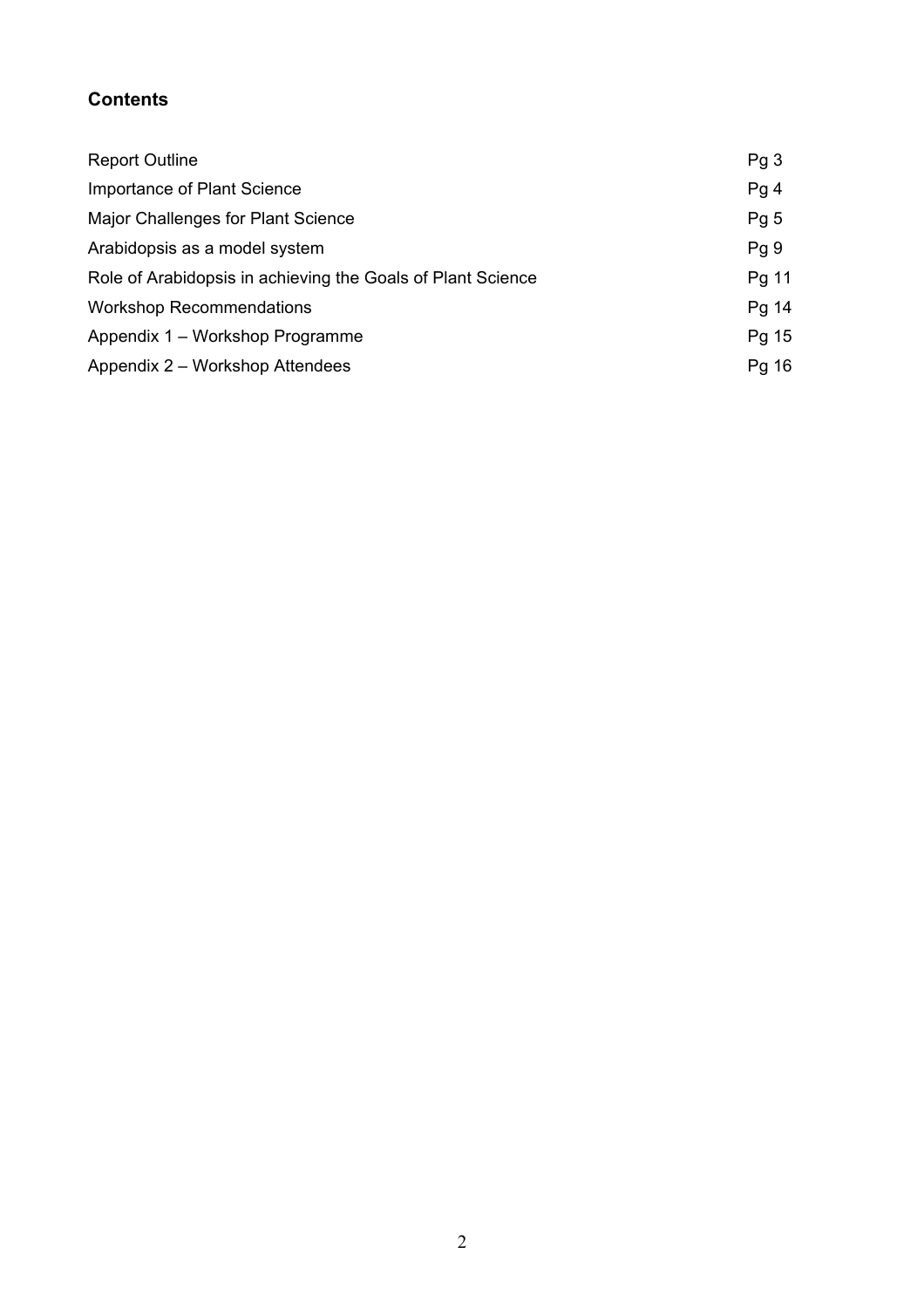## **Report Outline**

In preparing this report our aim has been to summarise the views of the workshop participants as to the major goals of Plant Science over the coming decade. Achievement of many of these goals will depend on the use of model systems and at the same time provide exciting opportunities for crop improvement.

## **Report Authors**

Jim Beynon – University of Warwick, UK George Coupland – MPI Koeln, Germany Ian Graham – CNAP, University of York, UK Klaus Harter - ZMBP, Universität Tübingen, Germany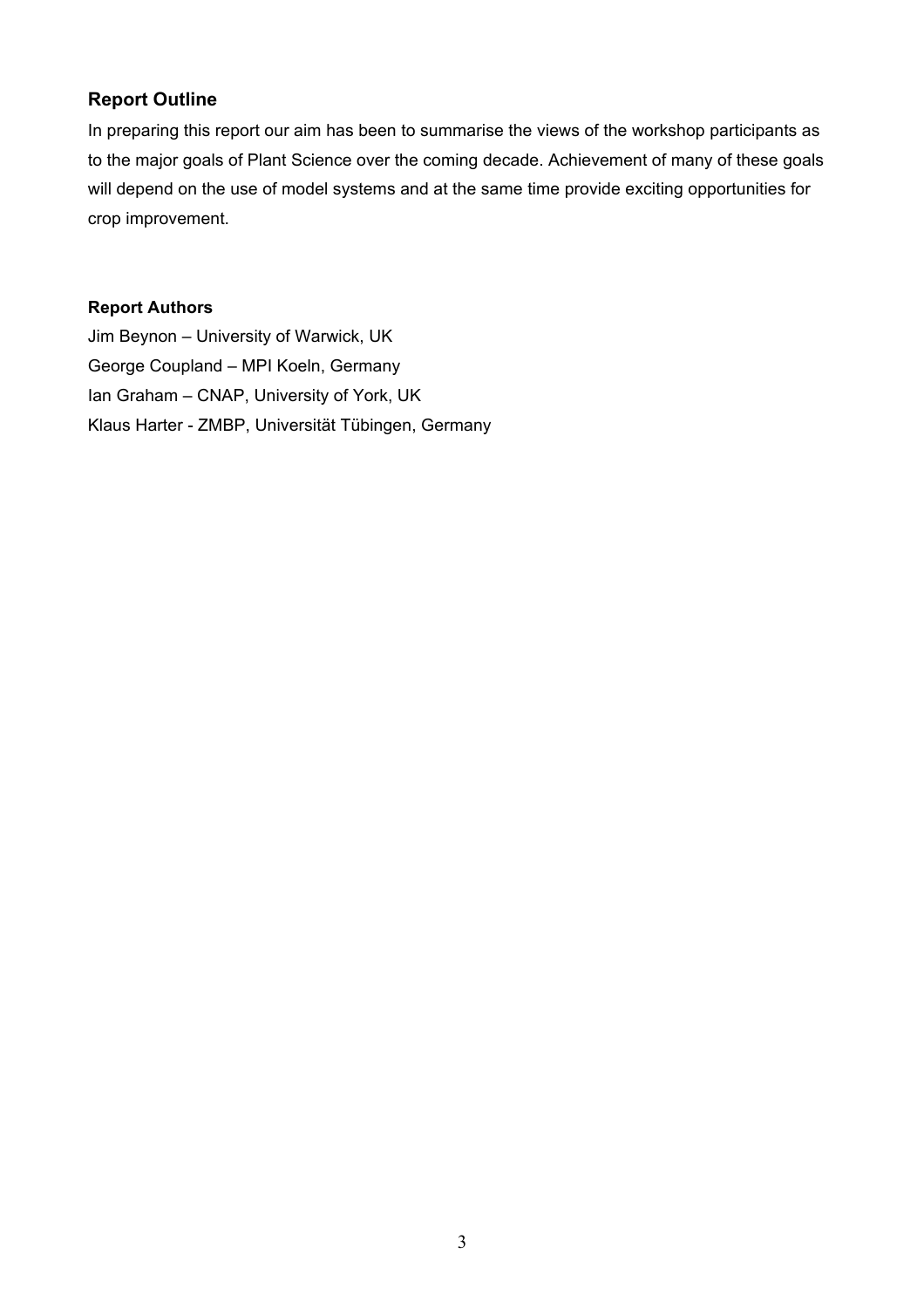## **Plant Science research is essential for the development of strategies for sustainable crop production**

## *Why invest in Plant Science?*

Plant science, largely through the adoption and development of model systems, continues to deliver breakthroughs in our knowledge and understanding about plants in particular and basic biological processes in general. The need for translation of this knowledge into application is greater than ever given the demand for step-changes in agricultural productivity that we now face in the  $21<sup>st</sup>$  Century. We need to produce more food for humans and feed for animals to meet the dietary needs of an increasing human population. At the same time we also need to produce biomass and specialty products from plants that can be used as sustainable industrial feedstocks and biofuels to replace fossil derived products. All this has to be achieved in a sustainable manner in light of societal and global pressures to lower inputs such as fertilizers, irrigation, and agrochemicals and improve the carbon balance of crop production. We also need to take into consideration that all this has to occur against the backdrop of global warming, changes in weather patterns, increasing atmospheric  $CO<sub>2</sub>$ , continuing water shortages, loss of arable land and erosion of valuable topsoil.

## *Plant scientists are well placed to meet the challenges*

Two decades of investment in the plant model Arabidopsis have generated a fully annotated genome, a wealth of tools and resources, which in turn have led to the creation of a flourishing international community of researchers. This investment has created a community which is ideally positioned to deliver fundamental and underpinning knowledge in key areas including, for example, how plants regulate carbon fixation, growth, nutrient uptake and source-sink relations in response to a host of biotic and abiotic stresses. The knowledge gained through such studies along with technology developments in genetic engineering, DNA sequencing and marker assisted breeding will allow translational opportunities in relevant crop systems to be explored more efficiently than ever before. Recent technology developments have also lowered the barrier to applying modern methods for the improvement of lesser-studied and wild plant species. This means that the target for translational research now is not just improvement of existing crops but rapid domestication of marginal and wild species.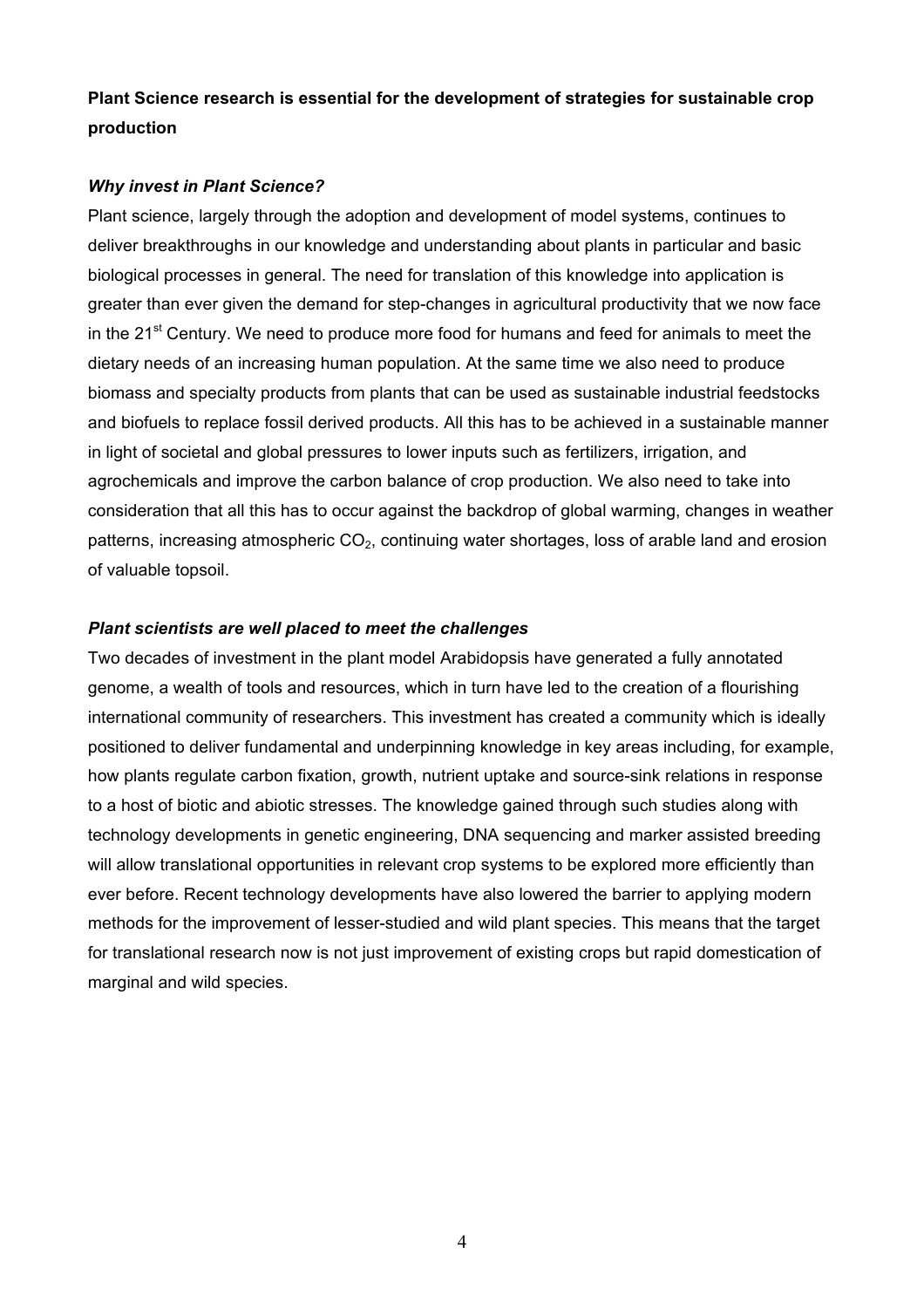### **Plant science needs cutting edge research to deliver its potential**

The other very important output from the plant science community, that will play a crucial role in meeting the demand for greater and more varied agricultural productivity, is human resource. The availability of model systems such as Arabidopsis that enable breakthrough discoveries in biology and subsequent high-impact publications results in high-calibre young scientists being attracted to the field. We are now seeing many of these top-class scientists applying their knowledge and skills to the challenges outlined above. This is a crucial issue and one that must not be overlooked if we are to deliver on the potential that plant science has to offer.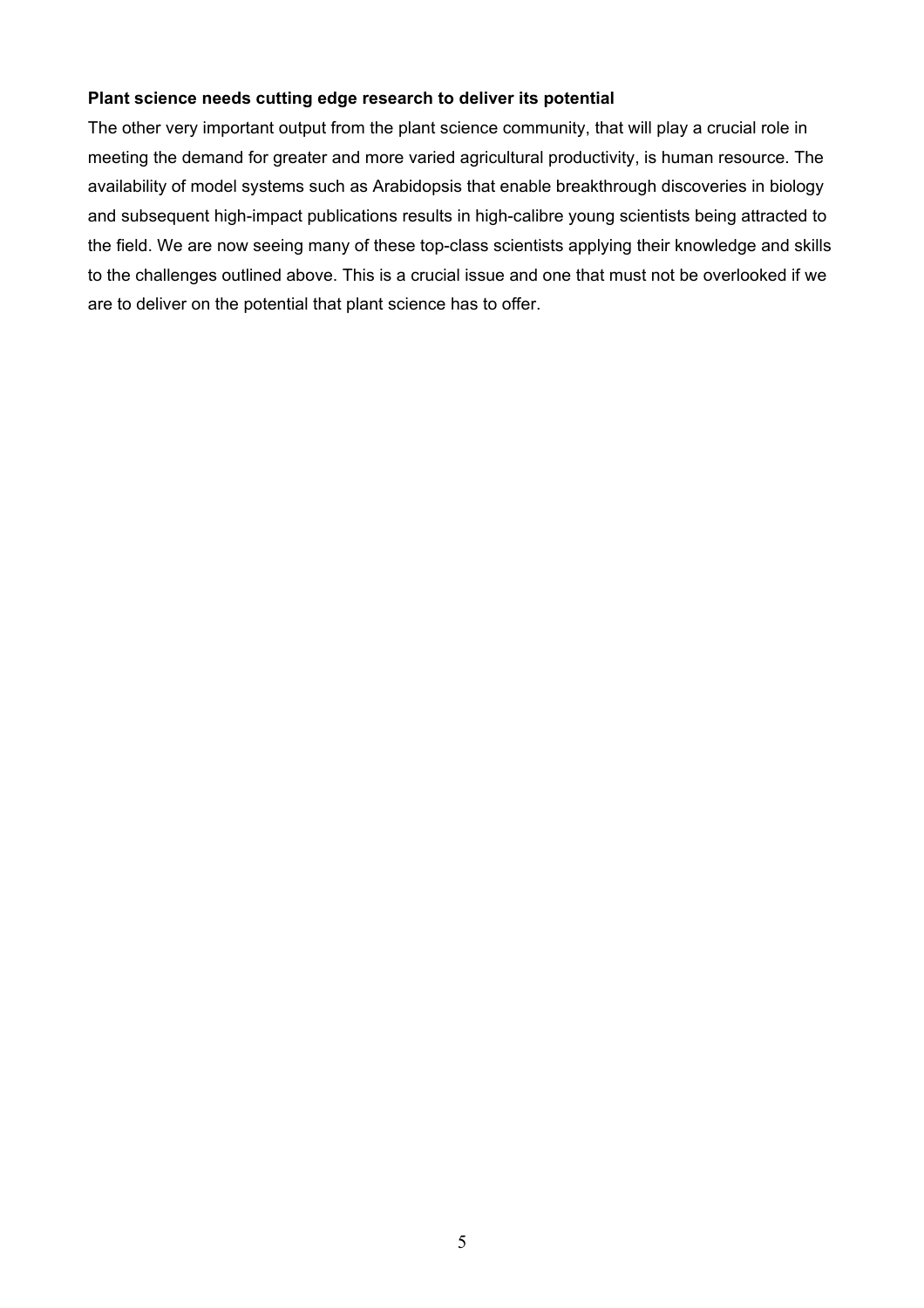#### **Major Challenges for Plant Science**

Break out groups at the workshop were tasked with defining the major challenges for plant science in the next decade. A series of consistent themes emerged which were embellished via round table discussions and a poster session. Seven major areas were defined:

#### *Predictive Biology*

In the last decade plant science has made spectacular progress in the identification of key genes that underpin the major processes of plant development and responses to the environment. This progress should continue and be augmented by advances in our understanding of gene regulation via transcription factors and by regulatory RNAs. However, the next decade will require the integration of these studies. In the real world it is not possible to separate developmental processes from those of environmental stress responses. Therefore a major challenge for plant biology is to combine the information known about specific processes into more global models with predictive value. This will require the development of new tools for quantifying biological processes and the application of a range of modelling techniques to create robust network models. This raises the issue of data storage, data availability and the availability of necessary software tools in a form that is easy to access by a wide range of non-expert researchers. The data and bioinformatic tools issue pervades all efforts in modern plant science and must be addressed in a coordinated manner. Finally such models will need to be extended beyond the laboratory to field environments to create plants capable of producing robust yields in the face of changing environmental conditions.

#### *Understanding biology from the nano- to macroscale*

Predictive modelling requires that accurate and quantifiable data are obtained at many levels of abstraction. At one extreme it will be necessary to understand the role of single protein molecules in regulating or carrying out key nodal events in regulatory and response networks. To achieve this many new technologies and analytical techniques will need to be developed. At the other extreme understanding of how the plant functions as a whole and as part of a community will be needed. Therefore, a major challenge for plant science in the next decade will be to understand the continuum of processes from the single molecule to the cell to the tissue and finally to the whole plant.

### *The role of time and space in biology*

All biological processes are time and location dependent. Once more these concepts can be applied at the sub-cellular, cellular and whole organism level. A major challenge for plant biology is, therefore, to understand the role of time in altering plant responses and regulatory pathways. This can be at the level of cyclical changes brought on by the day/night cycle and by temporal changes influencing development over the growing season. Spatial data are needed in terms of the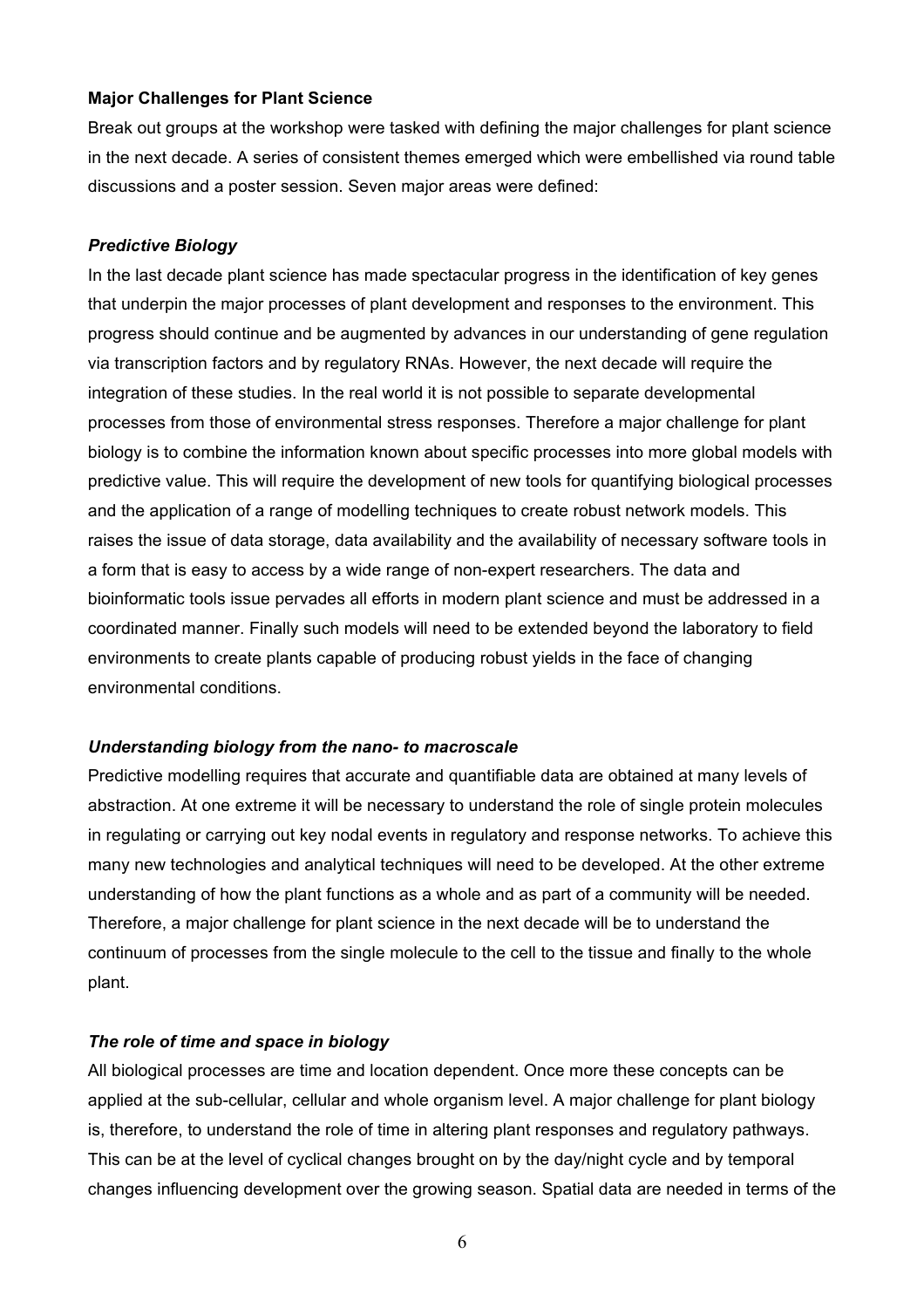process location within cells or tissues, relationship of cell types to one another and to the environment in which the plant needs to grow. Developing the technologies to measure these issues and integrating the data into systems models will be a key challenge.

### *Evolution*

The genomic footprint of evolution on plant genomes has much to reveal of fundamental and practical significance. Challenges will involve establishing the evolutionary constraints on system architecture and the discovery of new principals underlying evolution.

Crucial to these studies will be the development and understanding of the genetic and molecular mechanisms that generate organismal robustness and diversity. Here many issues involved in the interaction of plants with the biotic and abiotic environment that drive selective processes need to be understood. Tackling this challenge will generate a knowledge base of how to select from crops, wild plant species, or novel gene combinations to produce varieties that are able to withstand changing physical environments and pathogens.

## *Growth responses from the single cell to whole organism and their regulation*

Understanding how a plant grows to achieve its final form remains a major goal for plant science. Specific topics to address include investigating how a cell grows, how the growth of the 'all important' cell wall is regulated and the nature and mechanisms of cell to cell communication, how tissue development is coordinated and how the mechanisms of tissue specific regulation of gene expression and the biomechanics of growth are achieved. Growth parameters alter organ shape and understanding the environmental and genetic regulation of such processes is important to translate information to crop production. To maximise yield potential understanding the control of resource allocation between shoot, root and seed will be of fundamental importance.

## *Principles of responses to the environment*

As plants are sessile and unable to respond to threat with a flight response, obtaining a complete understanding of how plants respond to environmental change is a major challenge of plant science. In the abiotic environment important driving forces include drought, salt and light stress, consequences of geographical location and soil type. In the biotic environment responses to pathogens, insect pests and beneficial microbes will need to be fully understood. This work will require a deep understanding of genetic variation defining the environmental responses and the key regulatory networks used by plants in response to environmental stress.

## *Sustainability*

Food prices are increasing worldwide making availability of sufficient nutrients a major issue to many people in Europe and worldwide. Combined with the increased demand for food is a changing environment where climatic patterns are less predictable. Consequently it is essential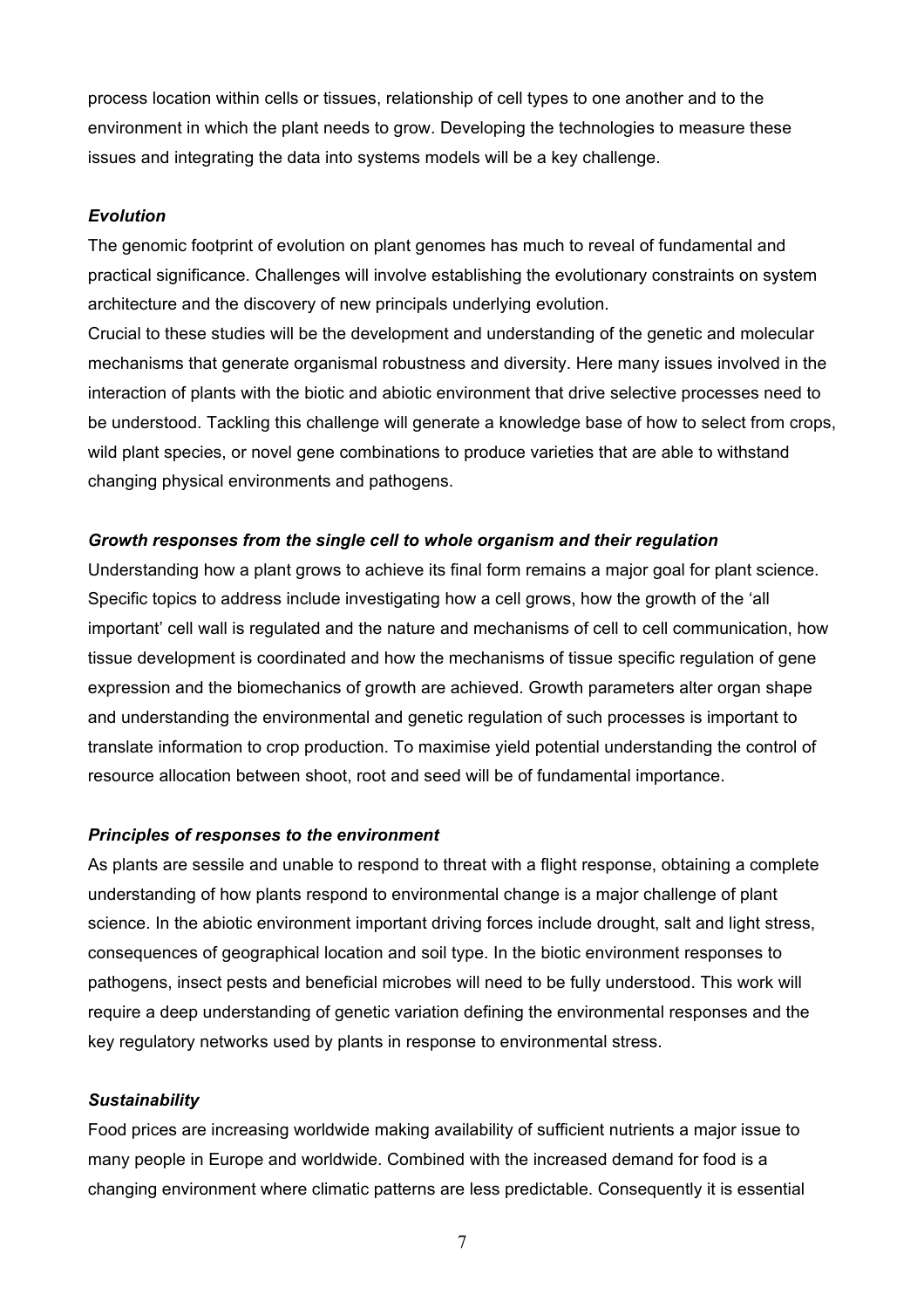that the plant research community rises to the challenge of producing novel crop varieties that produce sustainable yields under many growing conditions. This challenge in many ways highlights the need for investment in plant science across the range of research from the fundamental to the applied. It will require the co-ordination of plant research to achieve this where Arabidopsis remains a driving force for cutting edge and translational research to inform a broad research base impacting on medical, plant, environmental and evolutionary science and to provide plant breeders with the knowledge and resources to achieve sustainable crop production.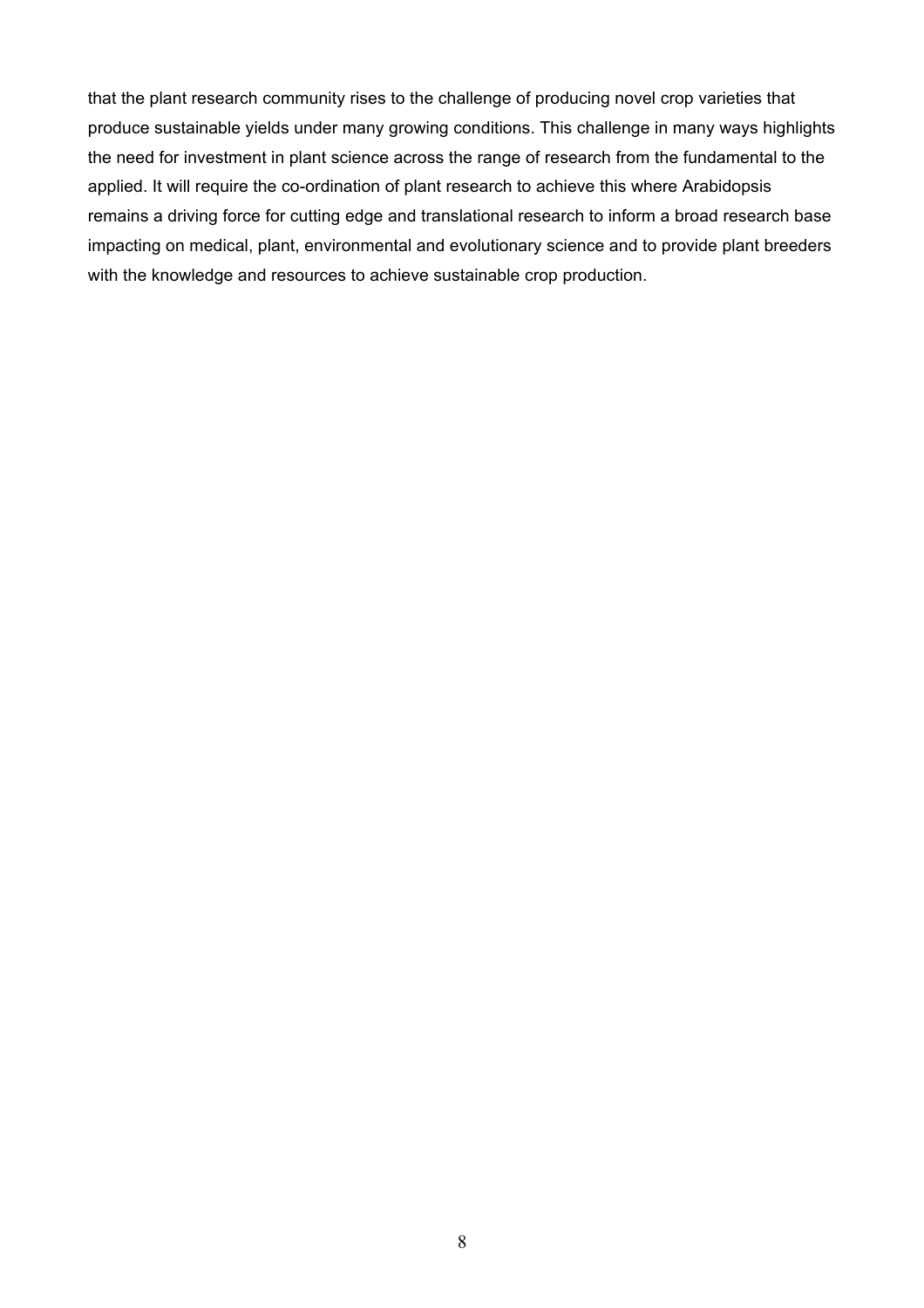## **Arabidopsis as a model system**

Arabidopsis is the most widely used model system to study plant biology. Many of its advantages stem from the availability of genome information and the subsequent development of tools that can be applied in any laboratory. However, the invention of a new generation of technologies to analyze genomes has helped lower the barrier between model and non-model species, and led to discussion of whether concentrating resources on Arabidopsis research can still be justified. Therefore, a major topic for discussion was whether Arabidopsis is still an appropriate model system to meet the challenges facing plants described above.

The advantages of Arabidopsis were divided into:

- 1. Those that are inherent to Arabidopsis as a model system and are likely to persist over the longer term.
- 2. Those in which Arabidopsis can play a major role in development but that are more transient as they will eventually be replicated in other species to develop translational outputs.

### *Inherent Strengths*

Many of the inherent strengths of Arabidopsis are those that contributed to its initial adoption as a model system. The small size of the adult plant and its simple growth requirements allow large populations to be grown without the need for extensive glasshouse or field space. Therefore many laboratories, that would otherwise be excluded from high-level plant research because of a lack of facilities, can contribute through working on Arabidopsis. Similarly, the short generation time of Arabidopsis of a few weeks accelerates genetic analysis and identification of mutants. This capacity to produce several generations a year enables rapid progress in genetic analysis of phenotypic traits, and the testing of hypotheses. The small genome size of 130 Mb makes molecular biology approaches simpler, reducing the proportion of repeat sequences and making the analysis of genes easier. The ease of introducing foreign DNA with Agrobacterium allows the generation of thousands of transformants and makes systematic analysis of gene function feasible. Finally, the wide geographic range of Arabidopsis allows the collection of accessions from very different environments enabling the study of natural genetic variation in accessions and populations. The small genome size of Arabidopsis facilitates analysis of whole genome sequences from literally hundreds of different accessions providing a complete description of the genetic variation within the species.

## *Extrinsic strengths*

Arabidopsis researchers also benefit from an extensive set of tools and materials that are not yet available in other species. These so called extrinsic advantages may become available in other species through technological advances, but today still represent a significant benefit to those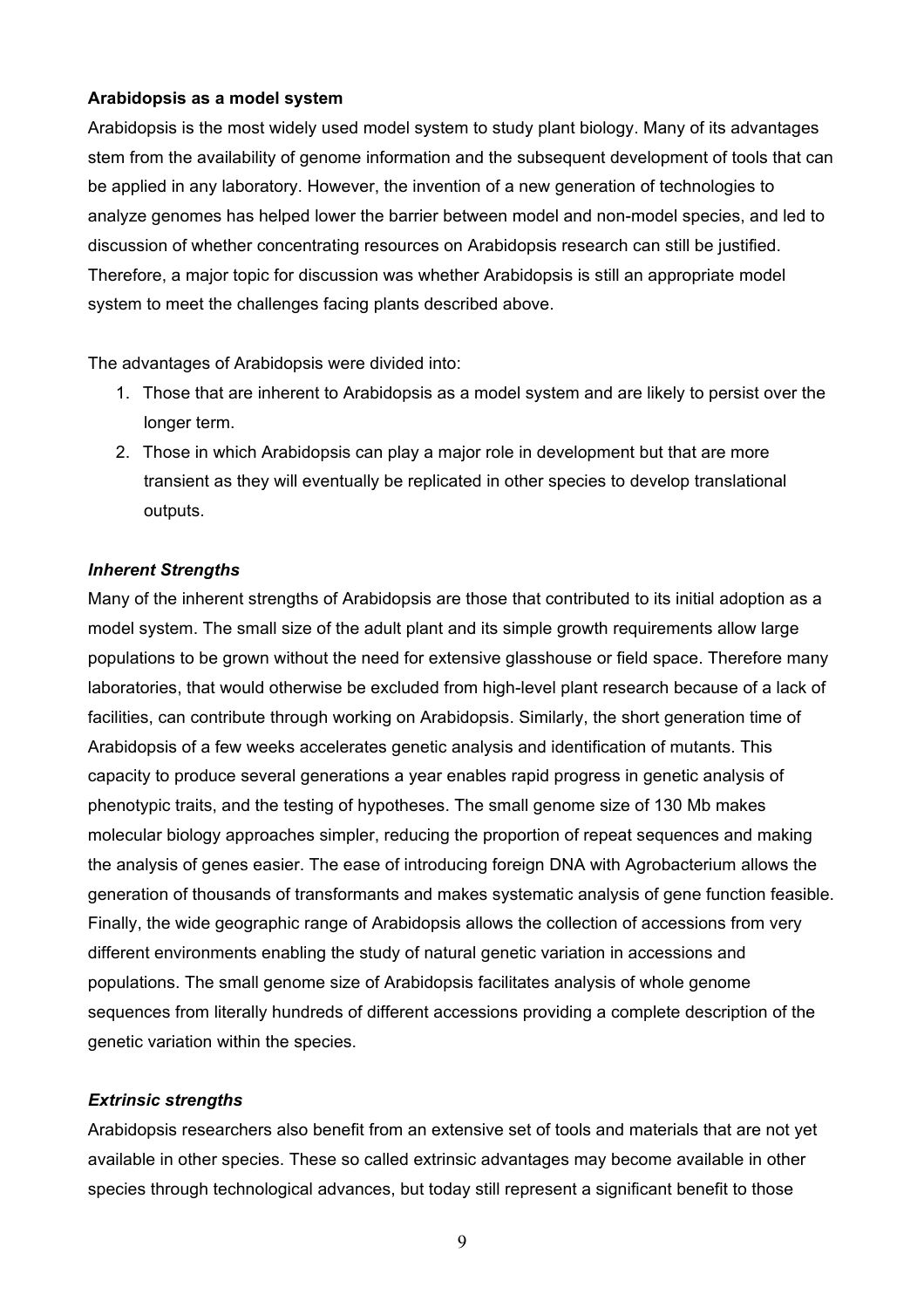working in Arabidopsis. These advantages include a high quality genome sequence that has been more thoroughly annotated than that of any other plant species, and now includes detailed information on whole genome patterns of DNA methylation, histone modifications and small RNAs. The high-frequency transformation of Arabidopsis and the small genome size have allowed the precise mapping of over 300,000 T-DNA insertions and the recovery of insertions in 90% of genes. These resources are supplemented with mutations recovered from a wide range of forward genetic screens. Furthermore, Arabidopsis was the first plant species for which whole genome transcription profiling was available. The community organised concerted efforts to use these arrays to describe expression profiles at different developmental stages and under a wide range of different environments. Widely accessed databases are now available providing these data to researchers. Finally, the global community of laboratories working on Arabidopsis continues to generate information and tools at an ever increasing rate. The range and depth of information available allows connections to be made between different areas of plant research, and for hypotheses to be rapidly tested.

The overwhelming view of the participants at the workshop was that the combination of these inherent and extrinsic advantages of Arabidopsis still provides an extremely powerful system to answer fundamental problems of plant biology. The intrinsic advantages are as relevant today as they were when Arabidopsis was initially selected as a model system almost two decades ago, and will ensure that Arabidopsis endures as a model system. The depth and variety of the extrinsic advantages will not be duplicated in other plant species for many years. To cease development of the Arabidopsis model system would starve crop science of the flow of fundamental knowledge from which it has benefitted over the past twenty years and the analytical and predictive tools that can be developed via focussed community efforts on one system will not emerge. Nevertheless, the participants also stressed the need to develop other model systems in parallel with Arabidopsis, to study important traits not accessible in Arabidopsis such as C4 metabolism, wood formation, perennialism or symbiosis with Rhizobium or Mycorrhiza. A recurring theme from the workshop was that research in Arabidopsis must not be viewed as separate from the larger plant science community but rather as being an essential component. In the next decade it will be critical to develop close connections between researchers working on model and crop plants to ensure efficient transfer of discoveries made in Arabidopsis.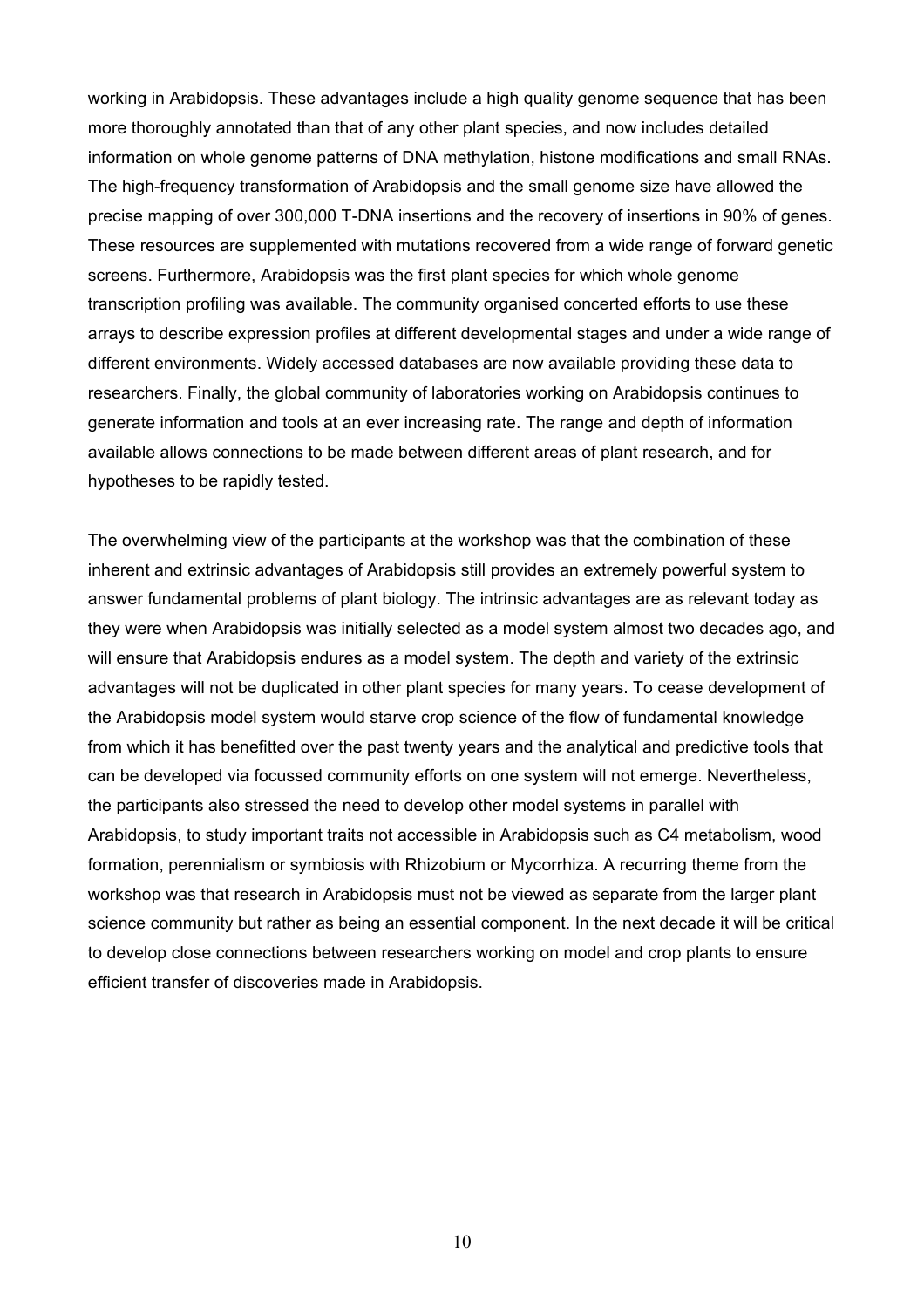## **Role of Arabidopsis in achieving the Goals of Plant Science**

From the major challenges listed above, several key scientific topics were identified for which *Arabidopsis* is uniquely suitable. These topics range from molecular and cell biology analysis of cellular and tissue function to understanding the nature of genetic variation and its role in evolution. A major emphasis in all the research areas is the development and use of quantitative data analysis techniques to enable predictive biology. This will be central to the role of Arabidopsis in plant science over the next 10 years, resulting in predictive modelling of selected cellular processes and signalling networks.

## *Plant transcriptional code*

The transcriptional code in plants is only poorly understood. Therefore, the combinatorial relationship between the binding of transcription factors to DNA and the resulting production of RNA at the correct time, in the correct cells and to the correct amount demands further investigation. The challenge is to understand in detail the control of RNA expression of all genes in time and space at cellular resolution and in response to changing environmental conditions. Parameterising the interaction of transcription factors with their DNA targets and the protein complexes that form at promoter structures will form a key component of these studies. This knowledge will provide the molecular basis for an understanding of most of the other intra- and intercellular processes discussed below.

### *Evolution*

A prerequisite for understanding plant development and adaptation to the environment in rapid and evolutionary timescales is an improved knowledge of how genetic information accumulates, is maintained and modified. Key questions that could be tackled in Arabidopsis include; the importance and consequences of genome rearrangements, how new gene functions are acquired, the significance of genetic interactions and the role of epigenetic control of gene function. Combined with an understanding of the transcriptional code these studies will lead to an understanding of the dynamic changes at the genome level that result in evolution of diversity.

## *Protein function*

The molecular details of protein function are still poorly understood and the structure of the vast majority of plant proteins is not known. However, without this basic information functional properties of proteins cannot be predicted. Plants often contain families of highly related proteins that exhibit functional redundancy and a major challenge is to be able to accurately predict their role. In addition, data increasingly indicate that plant proteins possess multifunctional properties depending on their cellular environment and intracellular localisation. Arabidopsis will play a major role in elucidating structure function relationships in plant proteins in the next decade.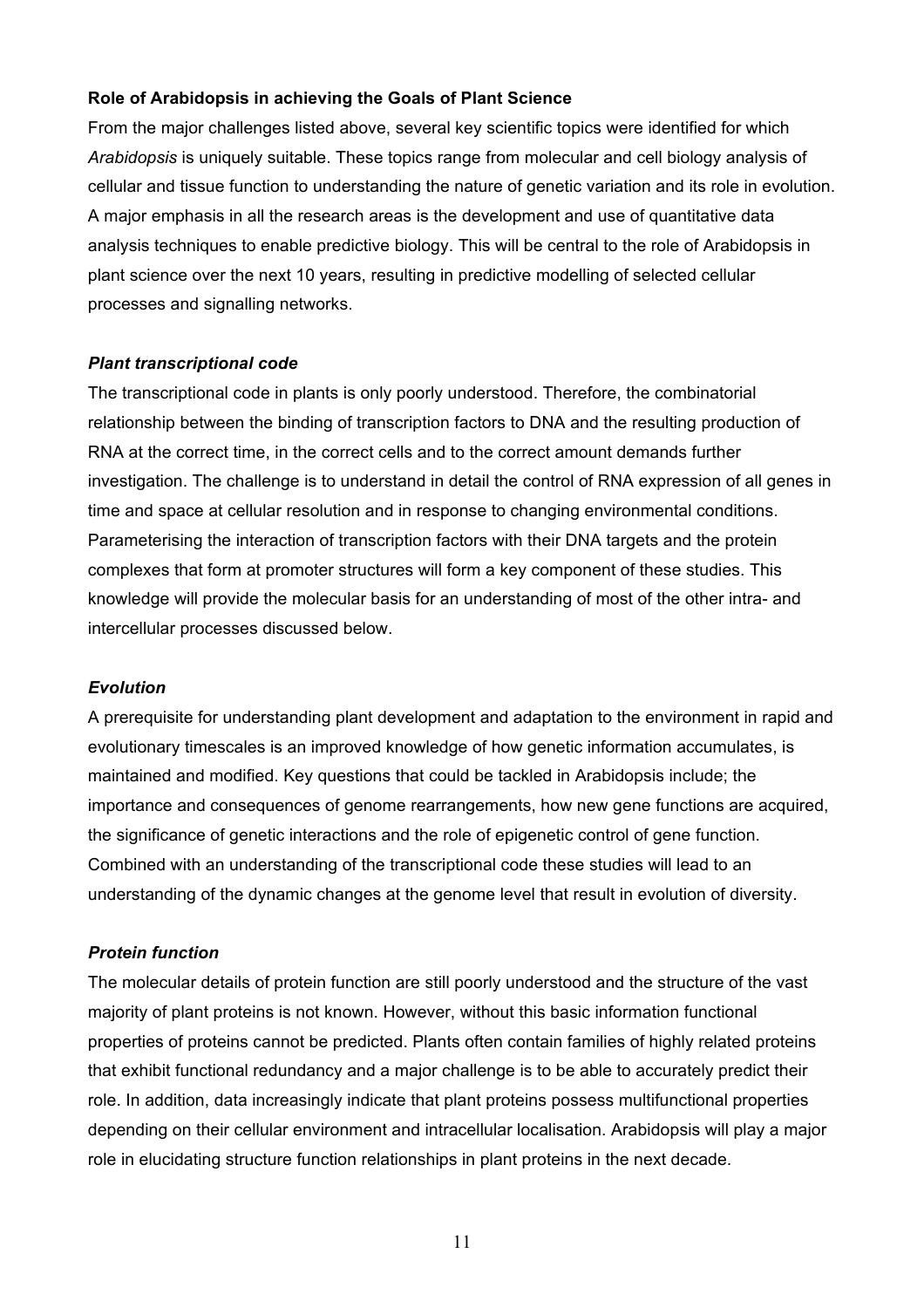### *Translational and post-translational regulation*

Understanding transcriptional regulation alone will be insufficient to fully parameterise gene regulatory networks. It will be essential to understand the mechanisms and the significance of translational and post-translational protein modification in network regulation. These mechanisms may include differential protein synthesis and turnover, *in vivo* dynamics of protein distribution in the plant cell and *in vivo* dynamics of protein complex formation and the complex endomembrane system. The quantitative parameters of these cellular regulatory principles will provide important knowledge of how the activity of multi-enzymatic metabolic pathways and regulatory networks are established, maintained and modified within the plant cell. This information is of great importance to understand the phenomenon of how a single plant cell is able to deal with the information influx of multiple signals, to perform their integration and to translate it into a meaningful and specific output such as cell growth and differentiation or reprogramming of cellular metabolism.

### *Cellular communication*

Communication between plant cells via the plasmodesmata and plasmamembrane-located surface receptors is essential for the exchange of information monitoring the microenvironment. In addition, cell to cell communication is indispensable for cell specification and differentiation in the meristematic stem cell niches, which determine plant architecture. Although a huge number of proposed cell surface receptor genes are known in plants, their potential role in cell-cell communication (and other cellular processes) is enigmatic. In addition, the regulatory function of the plasmodesmata in cell-cell communication is poorly understood. Thus, there is a major backlog in even basic knowledge on the degree, significance, molecular determinants and specific regulation of the plant cells' communication. This deficit is more regrettable as cell to cell communication may play a significant role in tissue-wide processing of systemic signals, which coordinate whole plant responses.

### *Coping with environmental stress*

Coping with a constantly changing and complex biotic and abiotic environment is a major challenge for plants. It is, therefore, not surprising that plants respond in a complex spatio-temporal manner to changing environmental conditions. The responses of the plant can be expressed on many levels, including gene expression, protein regulation and metabolism. The quantitative outcome of these responses is the result of the activity of complex multigenic networks. Thus, the plant´s responses to the environment are seen as multigenic traits and result from genetic variation and selection during evolution. However, we understand little about how plants cope with a multitude of environmental signals in a competitive environment and how the genotype and complex genetic interactions determine the execution of the appropriate responses and the generation of an adapted phenotype. Furthermore, we need to understand how genetic variation within and between species contributes to creating robustness to environmental stress using ecological tools.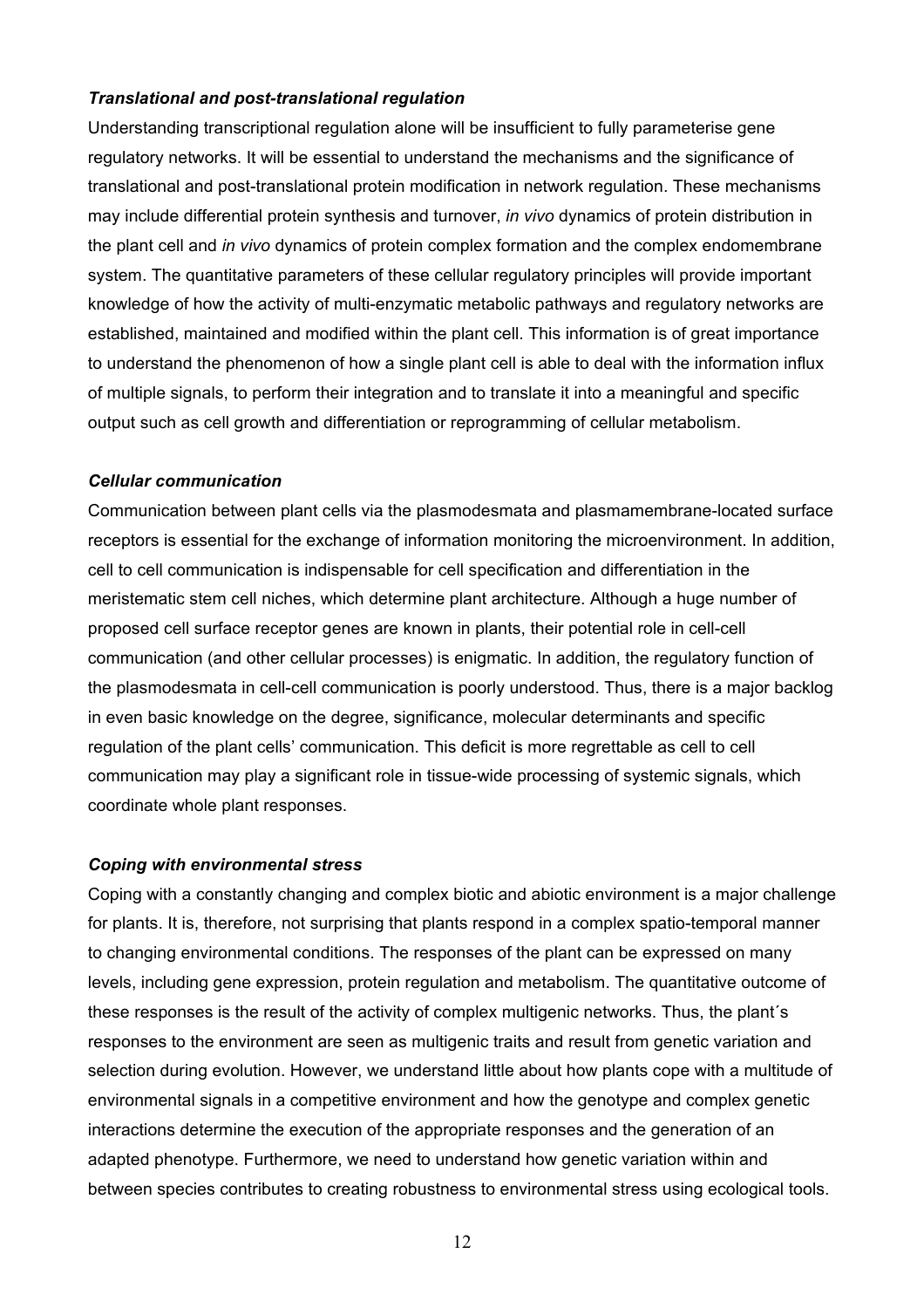Creation of validated models of regulatory networks will enable rational plant engineering, via genetic selection or synthetic biology techniques, to produce crop plants able to produce sustainable yields in the face of a changing climate.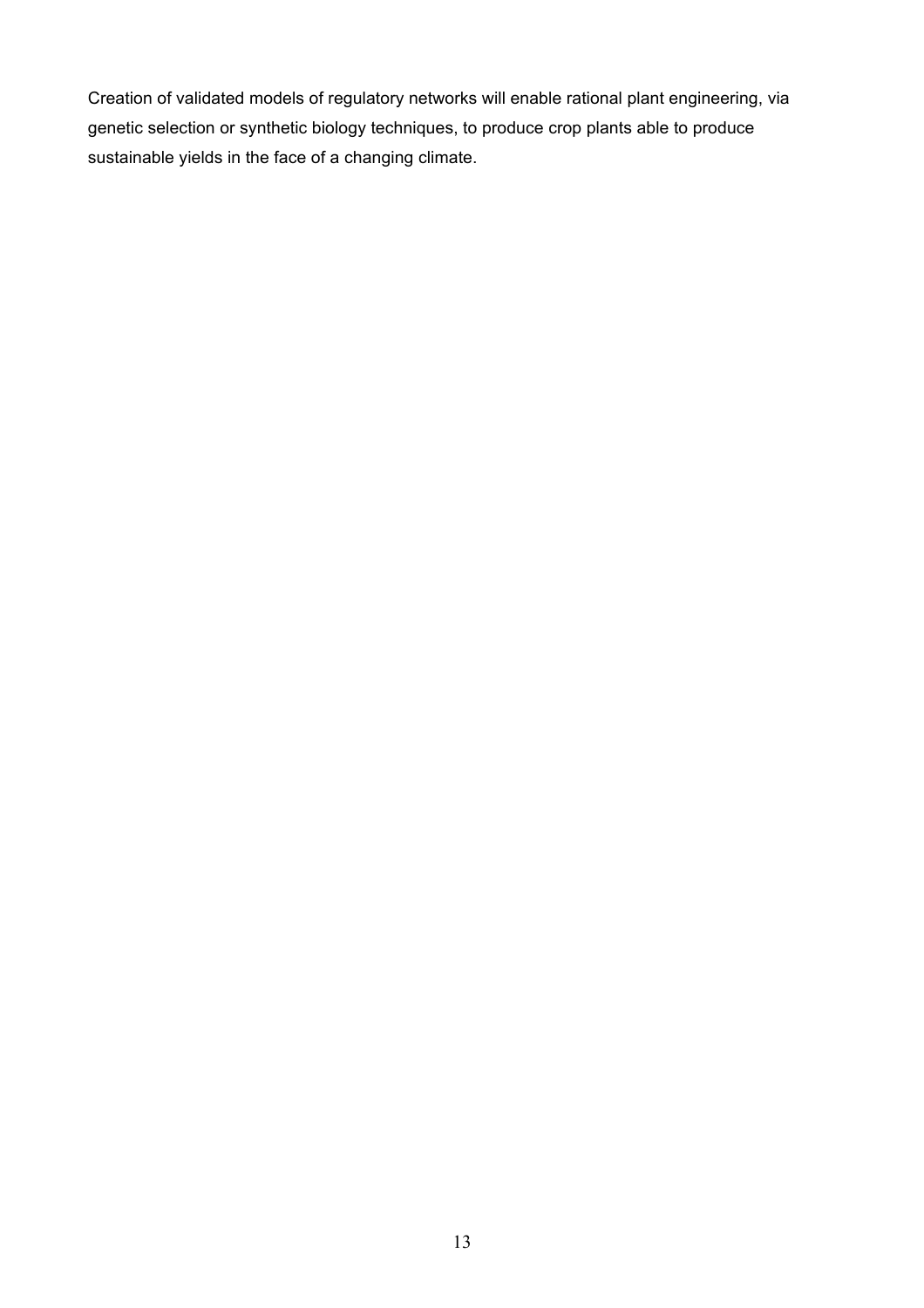#### **Workshop Recommendations**

**1.** Global food security and the need to develop sustainable and environmentally friendly biorenewable feedstocks to replace fossil fuels will inform strategic thinking in plant research in the next 10 years. For plant science this will require a two-pronged approach with strong investment in Arabidopsis research, to generate fundamental knowledge as well as novel technologies, and in crop plant research to deliver translational outputs.

**2.** During the last 10 years Arabidopsis has underpinned the development and application of genomics technologies in plant science. Many of the genes and techniques being used in the crop sector were developed first in Arabidopsis. Development of the next generation of approaches, such as systems and synthetic biology, in Arabidopsis and other models will continue to play a major role in the translation of basic research to practical outcomes. Arabidopsis research, therefore, should be viewed as an essential component of a continuum of plant science research from the fundamental to the applied. Other plant model systems will also be required to study traits not accessible in Arabidopsis.

**3.** In the next decade, biology will change from a descriptive to a predictive science. Arabidopsis has a central role to play in this transition in the plant sciences. It is the major plant platform in which the development of quantitative techniques necessary to produce predictive systems models is feasible. Model generation and testing will be critical in the next phase of translational research; as key components of these models become targets for selective breeding programmes focused on major world problems such as food security and environmental change.

**4.** An essential component of future success will be the maintenance of a productive and collaborative plant science community that consists of both basic and applied research. Ongoing community building activities at the national and international level should therefore be encouraged and supported. Successful examples of such interactions include MASC (Multinational Arabidopsis Steering Committee - International) and GARNet (Genomic Arabidopsis Research Network - UK), at the coordination level and AFGN (Arabidopsis Functional Genomics Network – Germany) and ERA-PG (ERANET in Plant Genomics - EC) in generating fundamental and translational research.

**5.** Publicly-accessible data are critical to the advancement of plant research and promotion of data sharing is needed. We must ensure the security of our major data and resource repositories such as TAIR and stock centers and support timely sharing of resources. Sufficient repositories for current and future datasets and resources must be available.

**6.** High impact discoveries in Arabidopsis, along with an increasing moral imperative to find answers to current global problems, will play an important role in attracting and developing highlytrained researchers in the plant sciences who can apply their knowledge and skills in the agricultural sector as well as other areas of plant biology. Integrating advanced techniques and approaches with current and future datasets will continue to attract high-quality interdisciplinary researchers.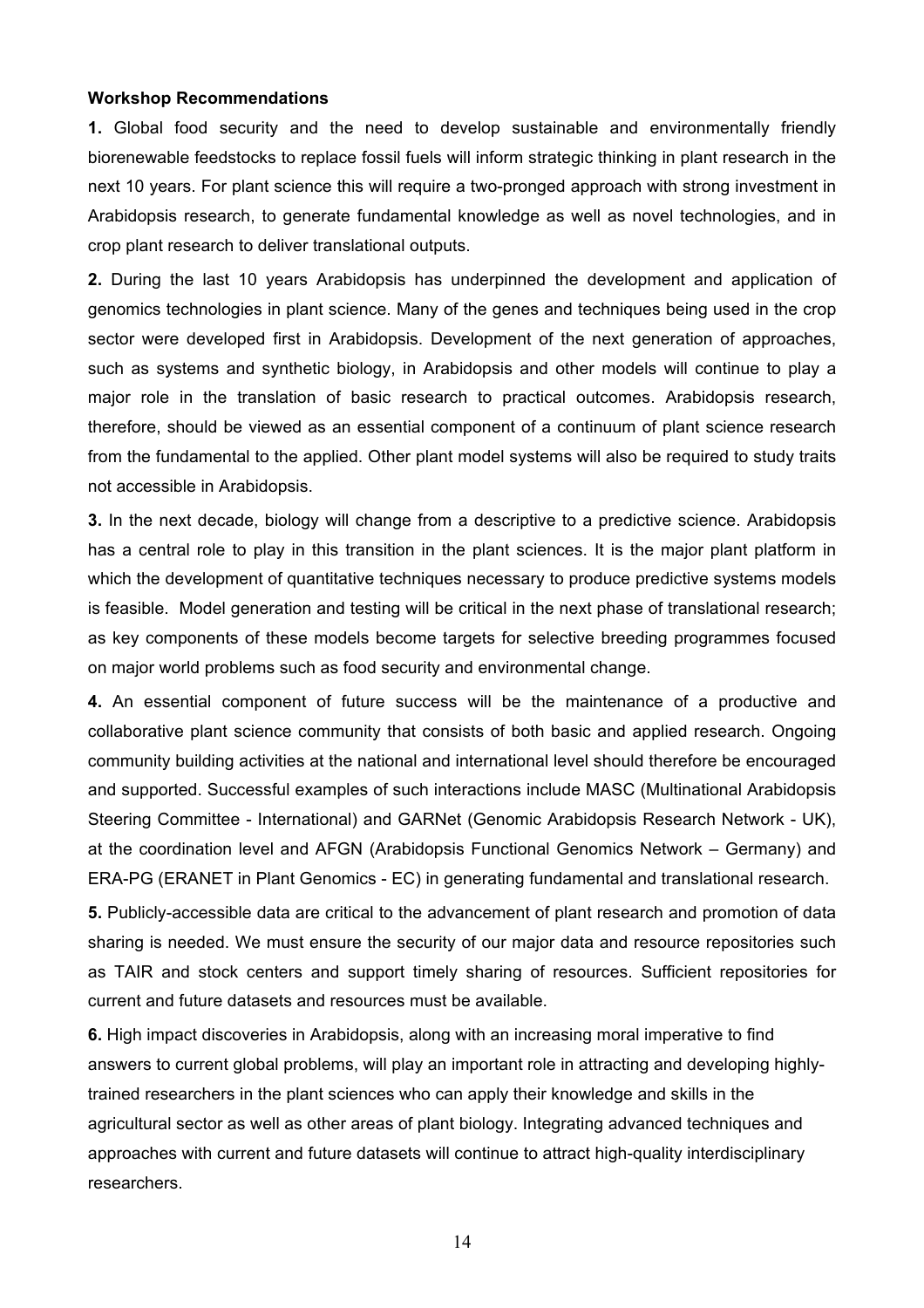## **Appendix 1**

### **Workshop Programme**

#### **EU 2020 Vision for Plant Science**

BBSRC and DFG Sponsored Workshop

2-3 June (Haus der Begegnung, Mandelbaumweg, Bonn Bad Godesberg)

## **Programme**

#### Monday 2nd June

- 13:30 14:00 Welcome and workshop outline
- 14:00 15:15 Accomplishments and lessons learned from Arabidopsis functional

genomics research in Europe (2000-2010)

- 15:15 15:45 Coffee Break
- 15:45 16**:**35 2020 Vision for Plant Science
- 16:35 16:45 Break
- 16:45 17:45 2020 Vision for Plant Science continued
- 17:45 18:00 Break
- 18:00 19:00 2020 Vision for Plant Science continued
- 19:00 20:00 Dinner
- 20:00 21:00 Informal Discussions

## Tuesday 3rd June

| 8:30 - 9:00   | Recap of Workshop                                                   |
|---------------|---------------------------------------------------------------------|
| 9:00 - 10:30  | Future prospects for Plant Science in Europe                        |
| 10:30 - 11:00 | Coffee Break                                                        |
|               | 11:00 - 12:30 Future funding prospects for research on model plants |
| 12:30 - 13:30 | Lunch                                                               |
|               | 13:30 - 16:00 Summary and Conclusions                               |